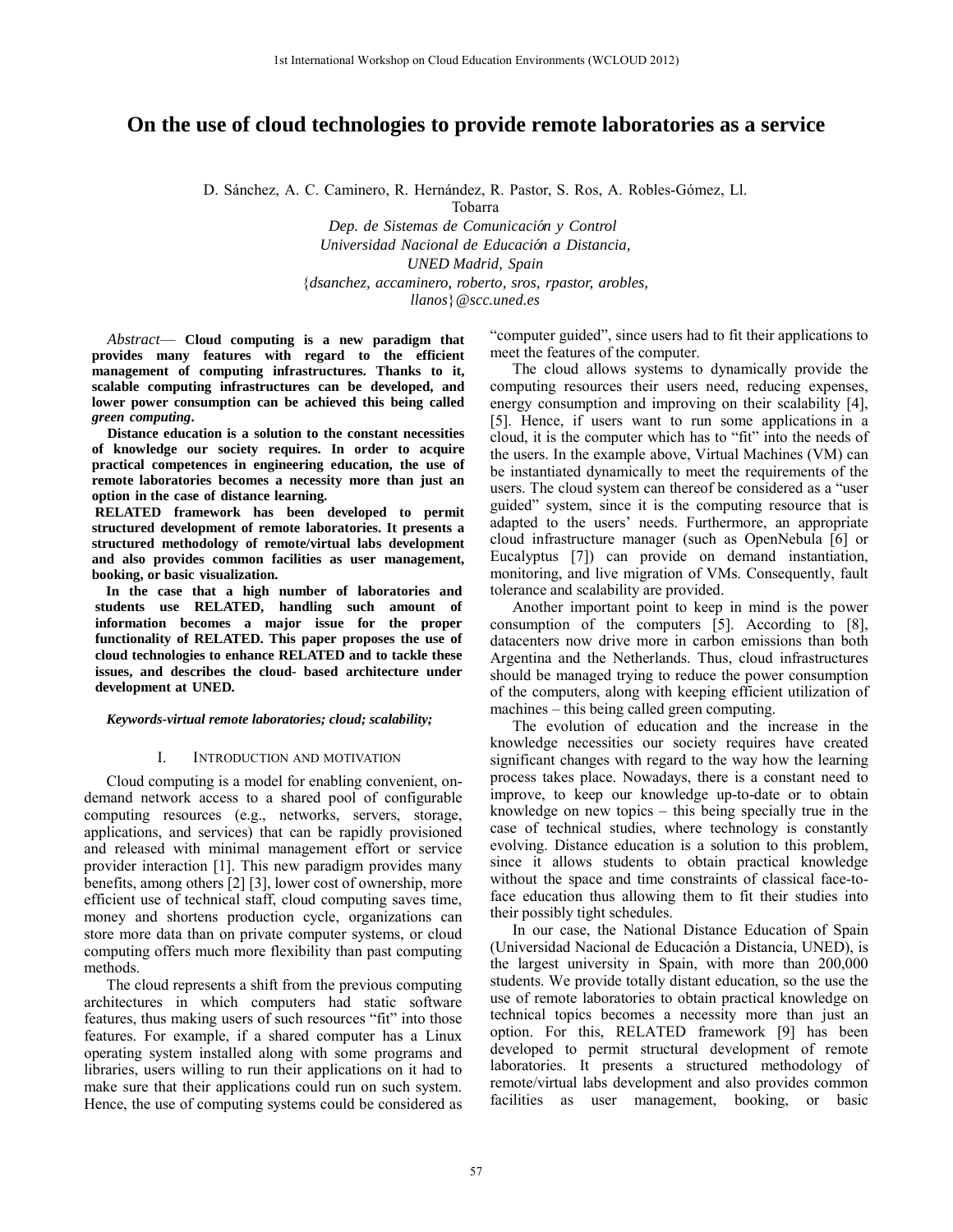visualization. In the case that a high number of laboratories and students use RELATED, handling such amount of information and such workload becomes a major issue for the proper functionality of RELATED. Besides, the use of cloud computing allows the adaptation of the RELATED infrastructures in order to fit it to the current or forecasted workload, thus allowing us to reduce expenses in terms of power consumption.

This paper proposes the use of cloud technologies to enhance RELATED and to tackle these issues. The structure of this paper is as follows. Section II briefs the RELATED framework, Section III presents the extensions harnessing cloud technologies under development at UNED, and Section IV presents conclusions and future work.

## II. RELATED FUNDAMENTALS

RELATED framework [9], [10] proposes a structured methodology of remote/virtual labs development and, also, provides common facilities as user management, booking, basic visualization (trend graphs and direct interaction using interactive variables), data logging and experimental session's control. A RLAB (Remote LABoratory) system is defined using a formal specification (which is LEDML, based on XML).

The RELATED structure is based on the module paradigm that leads to a structured development strategy. This way, laboratories are developed in a more rational way, reducing development times and optimizing human resources. With RELATED there is no need to start from scratch in the process of remote laboratory development.

The main component in RELATED is an experiment, which is defined on the laboratory XML specification. Experiments are composed of modules and views.

Modules are developed by the lab designer in order to provide local access to laboratory equipment. These modules, which are run-able entities, are started by the RELATED facilities in order to get/set data from/to the laboratory equipment. This data will be sent over the Internet to the RELATED client too.

The other basic entity of a RELATED laboratory (RLAB) is the view. A view provides a Graphical User Interface (GUI) to the final user. These views use data from modules to update the experiment visualization. It is possible the updating of the modules values from the view entity.

Java is used to develop modules and views. In the case of views there are several utilities that simplify the programming process. Easy Java Simulations (EJS) [11] is a free authoring tool that helps non-programmers to create interactive simulations and GUI in Java. GLG Toolkit [12] is another option to simplify the development of the view modules.

Once every module is developed, the next step is to prepare the XML file that is the definition of the laboratory. There are tags for experiments, views and modules. Inside a  $\leq$  module $\geq$  tag there should be an  $\leq$  implementation $\geq$  tag that specifies the coded entity of the module.

Figure 1 show an example of the XML laboratory definition where it can be seen how a module is defined. The module name="PIV\_MODULE"

- <var name="current" type="double" initial="0" max="3" min="0" units="I">Current applied for electomagnetic field</var>
- <var name="position\_sp" type="double" initial="0" max="3" min="0" units="mm">Position setpoint measured from MAGLEV</var><br>
<var name="position" type="double" initial="0" max="3" min="0" units="mm">Ball position</var>
- <var name="SP\_OffsetPosition" type="double" initial="0" max="9" min="-5" units="mm">Position setpoint sent to levitator</var>
- <var name="Kff\_b" type="double" initial="142.9291" max="10000" min="-10000" units="A/m">PIV
- Controller parameter for ball position</var><br>
<var name="Kp\_b" type="double" initial="-229.0363" max="10000" min="-10000" units="A/m">PIV Controller parameter for ball position</var>
- me="Ki\_b" type="double" initial="-192.3205" max="10000" min="-10000"  $units="A/s/m" > PIV$  Controller parameter for ball position $\lt$ /var>
- var name="Kv\_b" type="double" initial="-3.7808" max="10000" min="-10000" units="A.s/m">PIV Controller parameter for ball position</var>
- <var name="Kp\_c" type="double" initial="182.875" max="10000" min="-10000" units="V/A">PI Controller parameter for current</var
- $me="$ Ki\_c" type="double" initial="24801.5625" max="100000" min="-100000" units="V/s/A">PI Controller parameter for current</var>
- $\verb|Cimplementation type="JAVA" jarfile="_{\verb|./examples/MAGLEV/code/MAGLEV/ClientJavaApplication.jar" | \textbf{0.016} | \textbf{1.017} | \textbf{2.027} | \textbf{2.037} | \textbf{3.047} | \textbf{3.057} | \textbf{4.057} | \textbf{5.067} | \textbf{5.067} | \textbf{6.067} | \textbf{6.067} | \textbf{7.067} | \textbf{7.067} | \textbf{8.067} | \textbf{9.067} | \textbf{1.067} | \textbf{$  classname="es.uned.scc.rlab.modules.maglev.MaglevPIVModule">PIV Feedforward Controller: Ball position</implementation>

</module>



| <b>File</b> System                                                                                            |                       |                         |                  |       |                                               |
|---------------------------------------------------------------------------------------------------------------|-----------------------|-------------------------|------------------|-------|-----------------------------------------------|
| RMI Registry Port 2001                                                                                        | RMI Service Port 2002 |                         | <b>IIDP Port</b> | 10300 |                                               |
| <b>MYSOL Server IP</b>                                                                                        |                       |                         | lab scc uned es  |       |                                               |
| <b>MYSOL Port</b>                                                                                             |                       | 3306                    |                  |       |                                               |
| <b>SchemeDatabase</b><br>MYSQL User (Schema autorized)                                                        |                       | RELATED<br>related_user |                  |       |                                               |
|                                                                                                               |                       |                         |                  |       | <b>MYSOL Pass for User</b><br>*************** |
|                                                                                                               | Messages              |                         |                  |       |                                               |
| <b>O</b> Parsing finish: All elements are OK.<br>MAGLEV has been bound in the LOCAL RMI Registry.             |                       |                         |                  |       |                                               |
| Experiment 'Ball position' saved on database.                                                                 |                       |                         |                  |       |                                               |
| Experiment 'Current control' saved on database.<br>Sexperiment 'Ball position (generator)' saved on database. |                       |                         |                  |       |                                               |

Figure 2. RLAB Publish Application

<var> tag defines the laboratory variables that can be modified in the RELATED Experiment Control Panel.

Once the XML file is ready, the last step is the publishing of the laboratory. For doing that a RLAB Publish Application is provided. This application parses the XML file then uploads to RELATED Server the files needed for running the lab, and then, the application keeps running on the lab machine to provide access to lab equipment. Figure 2 shows the publish application.



Figure 3 Experiment Control Panel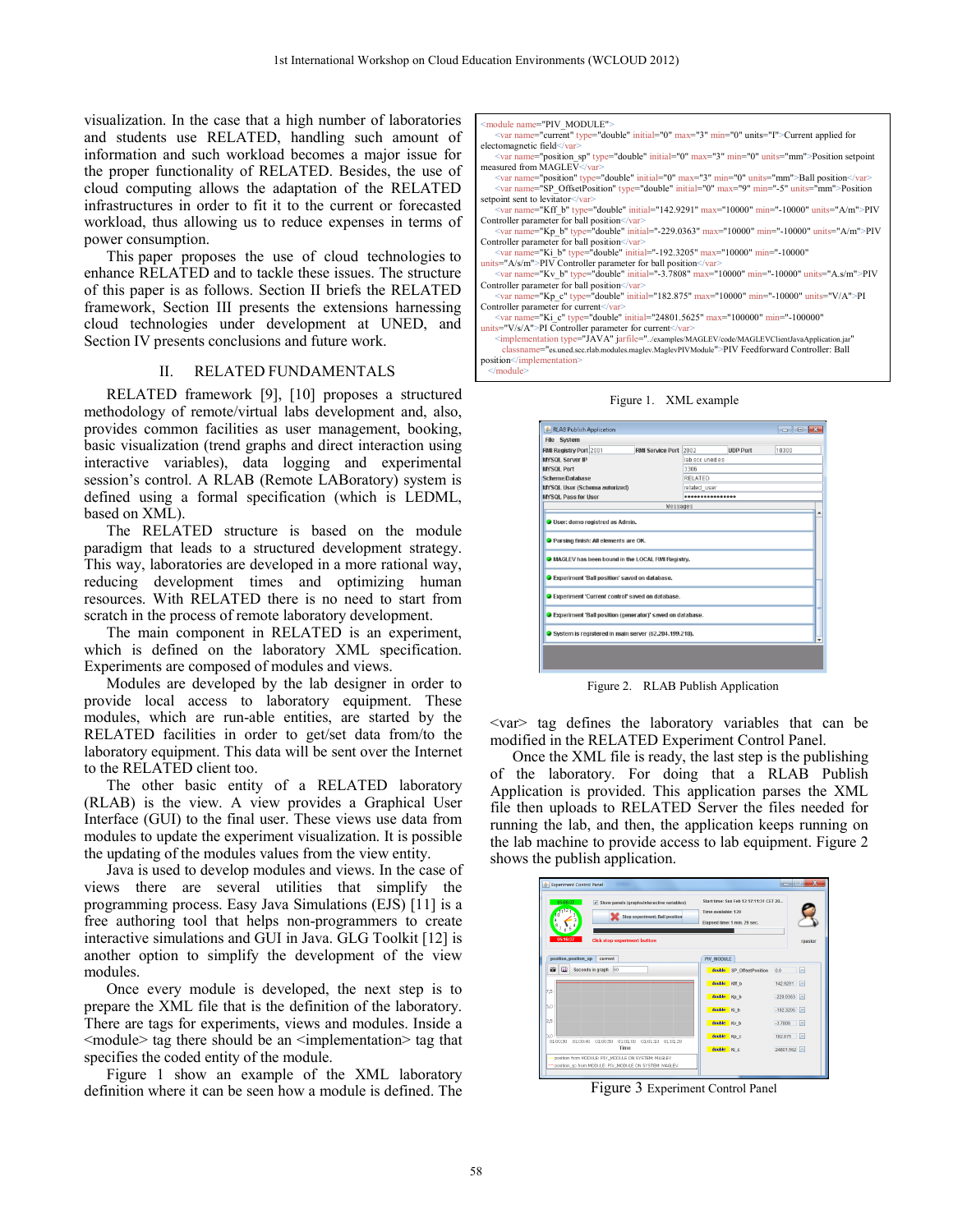The Experiment Control Panel is the place where most of the activity of the remote lab takes place. To get this panel is neccesary to login in the RELATED Server, select one of the experiments available for the user and then, login into the experiment.

Not all of the experiments registered on the RELATED Server are available to every user. When the student logs into the experiment, he/she reserves a time slot, this slot time is assigned to avoid multiples concurrent users and can be set using the booking system provided for RELATED so a start and a finish date is assigned to the running experiment and the user. The experiment control panel shows a clock to indicate to the student the time remaining to do the experiment.

Also RELATED log into the server all the events done during the experimental session this way, a concrete experimental session can be perfectly reproduced in future. This is specially useful in a learning environment in which the experimental sessions must be evaluated. As a counterpart, all these facilities lead to high server loads.

In a environment with lots of laboratories and lots of students, could be difficult to manage such high quantity of information so cloud technology could be used to enhance RELATED, optimizing university resources.

#### III. REMOTE LABORATORIES AS A SERVICE

UNED is working on harnessing cloud technology to manage its technological infrastructure, so that faulttolerance, scalability, and low power consumption are achieved. In order to provide the before mentioned benefits, a cloud based architecture is under development at UNED. Similarly to [13], a cloud based architecture can be implemented to improve on the scalability of RELATED. This architecture will rely on cloud and virtualization principles to provide efficient and scalable use of RELATED.

This architecture is presented in Figure 4, and has the following components:

• RLab component servers: One for each laboratory. Provides access to the lab it is connected to (as described in [9]).

• Data base: Keeps information on the labs, and their available time slots.

• RLab control web server: Works as a reference server, grants access to the labs based on permissions (as described in [9]).

• Load balancer: Balances the incoming connections from users between the servers available at each moment. An example of load balancer could be Nginx [14].

• Monitor: Performs the monitoring of the servers. It checks several parameters such as their CPU or memory usage. An example of monitor could be Ganglia [15].

• Virtual Infrastructure Manager (VIM): Performs the deployment of virtual machines (VMs) running the web server. It adapts the infrastructure (by means of deploying VMs in a public cloud provider such as Amazon Elastic Compute Cloud, EC2 [16]) in order to meet the current workload. An example of VIM is OpenNebula [6].

In order to provide scalability, a sharding architecture [15] can be implemented for the database, in which it can be split into a number of databases. Each database would hold a subset of the data (the shards), where shards can be replicated to provide fault-tolerance and scalability. Besides, concerning the load balancer, load monitor and the VIM, other machines could be set to back them up in the case of failures. Even more, data in our local premises can be deduplicated [18] so that no data are lost in the case of local failures.

On the other hand, in order to provide efficient quality of service (QoS), a load forecasting technique could be implemented, similarly to [13]. This way, resources could be allocated based on the expected workload we plan to receive so that the system is adapted to it. This way, the system could be made of as less machines as possible (thus saving power), but at the same time it could be providing efficient service to its users – thus providing green computing.

### IV. CONCLUSIONS AND FUTURE WORK

Thanks to cloud computing, a number of benefits can be obtained with regard to the management of computing infrastructures, such as lower power consumption and improved system utilization. This paper



Figure 4. Proposed Architecture